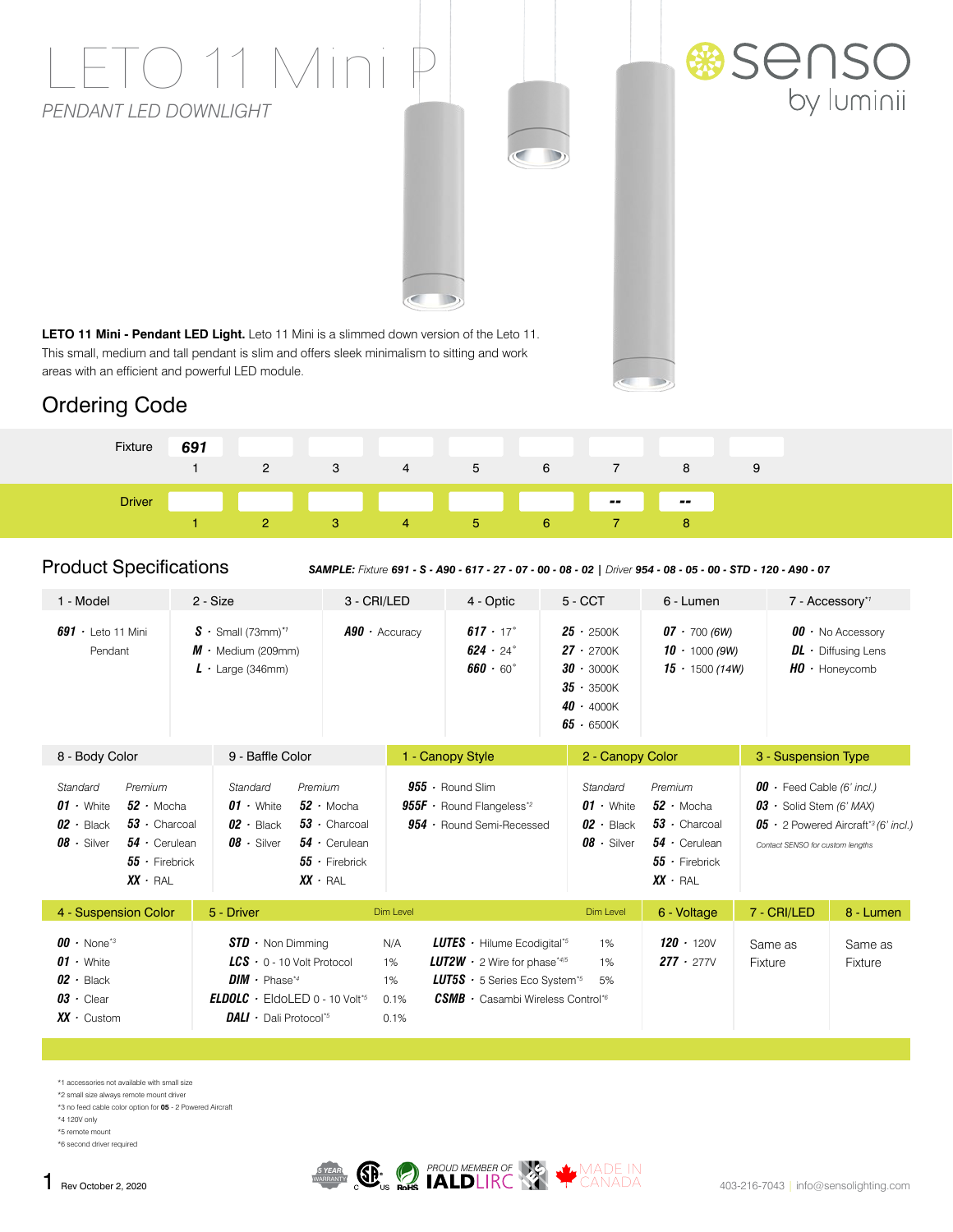# D 11 Mini *PENDANT LED DOWNLIGHT*



### Light Engine

**Output:** up to 1500lm **High Efficacy:** up to 150 lumen/Watt **Color Options (CCT):** 2500K, 2700K, 3000K, 3500K, 4000K, 6500K **Color Consistency:** Range within a 3-MacAdam Ellipse **Color rendering (CRI):** 90 CRI & 50+ R9 Value

#### Driver

**Dimming:** 1% dimming standard with 0.1% option **Ripple:** Industry leading Low ripple **Efficiency:** Power Factor > 0.9 Efficiency over 85% Class 2 output for safety

## Installation

- Height adjustable feed cable, powered aircraft cable or solid stem included
- Pre-assembled for quick installation

#### **Construction**

- Machined aluminum construction
- High quality, scratch resistant powder coated finish in standard, premium or custom colors
- Made in Canada

Canopy